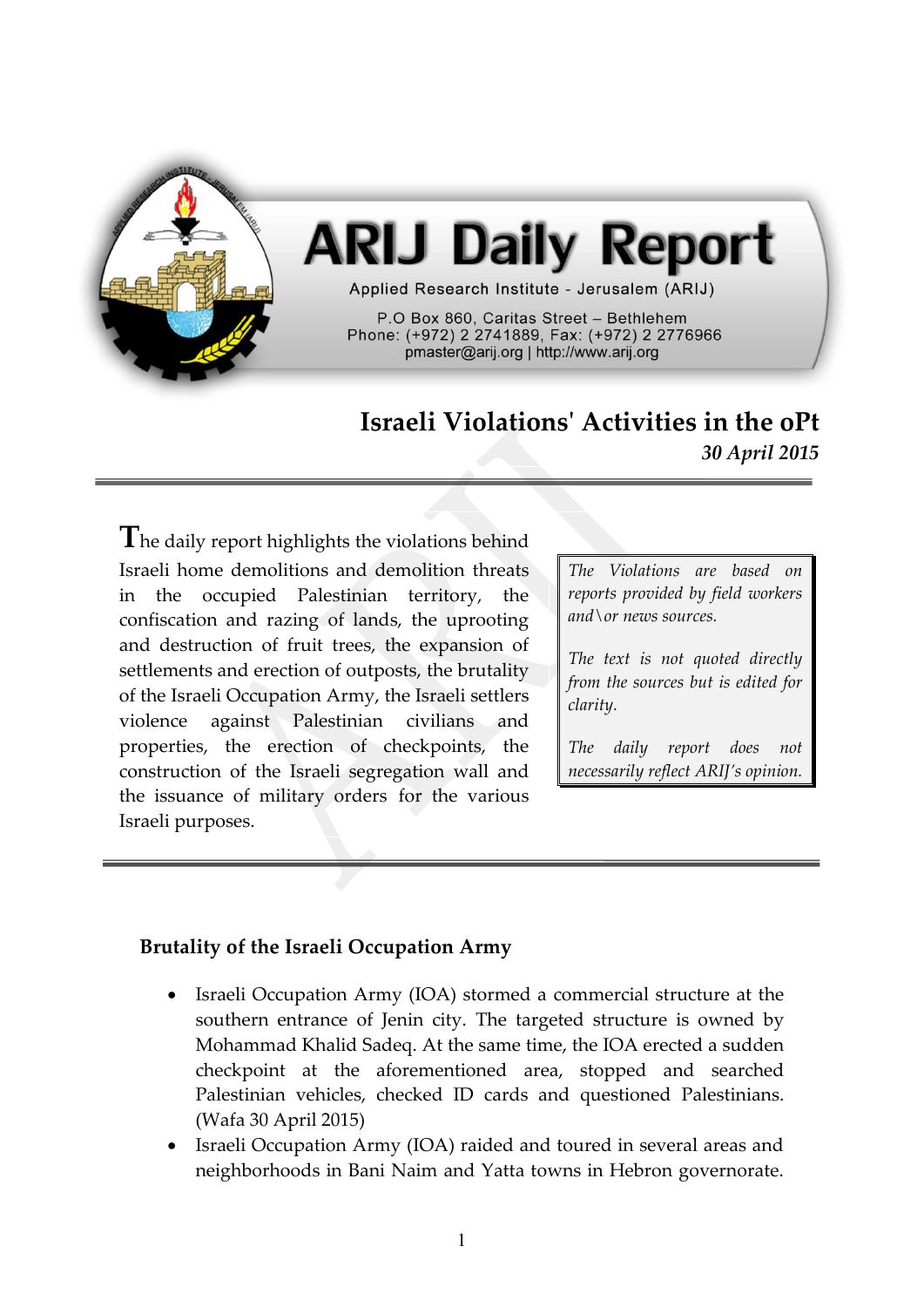During the operation, the IOA erected military checkpoints at the entrances of the aforementioned towns. The IOA stopped and searched Palestinian vehicles and checked ID cards. (RB2000 30 April 2015)

#### **Israeli Arrests**

- Israeli Occupation Army (IOA) arrested five Palestinians after storming and searching their houses at Ras Al Amoud neighborhood and Salah Ad-Diyn Street in Jerusalem city. The arrestees were identified as: Ahmed Al-Razem (16 years), Mohammad Sharawnah (17 years), Ahmed Nail Al-Razem (20 years), Amjad Dandes (19 years) and Laith Ash-Shalbi (15 years). (RB2000 30 April 2015)
- Israeli Occupation Army (IOA) arrested Malek Abed Ar-Ra'ouf Khabas (23 years) from Silat Al –Harithiya village, northwest of Jenin city, after stopping him at Al-Karama terminal. (RB2000 30 May 2015)
- Undercover Israeli Army (IOA) kidnapped Ihab Az-Za'tari from Wadi Al Jouz neighborhood in Jerusalem city. (NBPRS 30 April 2015)
- Israeli Occupation Army (IOA) arrested two Palestinians after storming and searching their houses in Tura village, west of Jenin city. The arrestees were identified as: Nizar Wasef Mohammad Qabha (21 years) and Amir Mahmoud Qabha (22 years). (RB2000 30 April 2015)
- Israeli Occupation Army (IOA) arrested Mohammad Yousif Muhseen Awad (26 years) after storming his family house at Kallit Al Ein area in Beit Ummer town, north of Hebron city. (Al-Quds 30 April 2015)
- Israeli Occupation Army (IOA) arrested Mufid Ash-Sharbati from Hebron city. The IOA transferred the arrestee to unknown location. (RB2000 30 April 2015)

#### **Israeli Settler Violence**

• Israeli settlers escorted by the Israeli Occupation Army (IOA) stormed Al-Aqsa mosque in Jerusalem city and toured in its courtyard. (Al-Quds 30 April 2015)

### **Israeli Military Orders**

- Israeli Occupation Army (IOA) handed out military orders to demolish two water wells in Al-Fakhit area, east of Yatta town, south of Hebron city. (Wattan 30 April 2015)
- Israeli Occupation Army (IOA) handed out orders to evacuate 57 Palestinian families from their houses and land in Al Burj and Al Mayta area (27 families), Hamamat AL Maleh (10 families), Khirbet Ibziq (10 families) and Hums (10 families) areas in the northern of